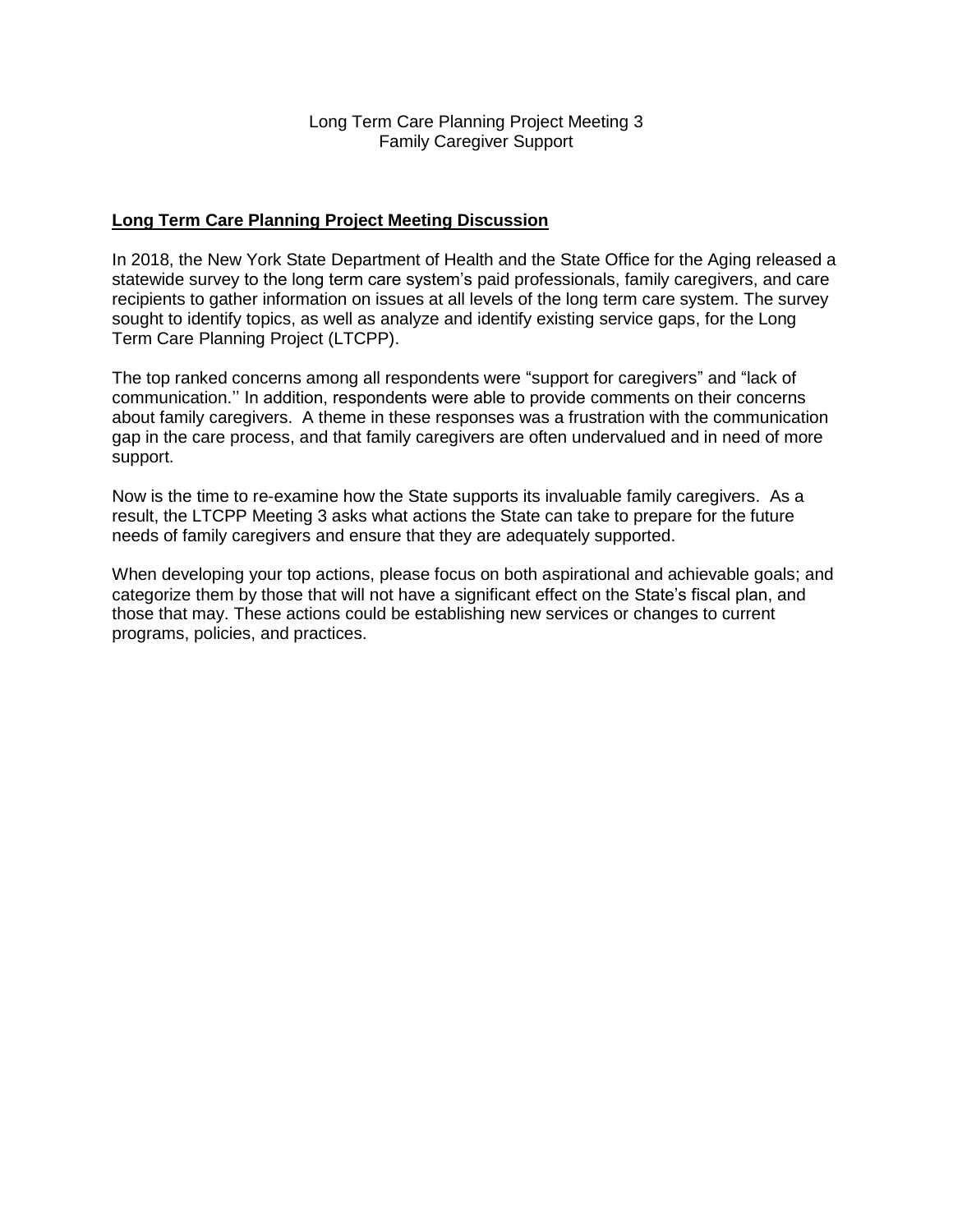The outcome of the discussion should result in monetary and non-monetary programs or actions the State can explore related to the following questions:

• What specific non-monetary actions can New York take to better support family caregivers?

|    | 2. $\qquad \qquad$ |
|----|--------------------|
|    | 3.                 |
|    | 4. $\qquad \qquad$ |
|    |                    |
| 5. |                    |

• What specific actions can New York take to better support family caregivers that will have a fiscal impact on the State Budget?



• What could we do to improve or enhance Lifespan Respite in New York State?

| 4. $\overline{\phantom{a}}$ |
|-----------------------------|
|                             |
|                             |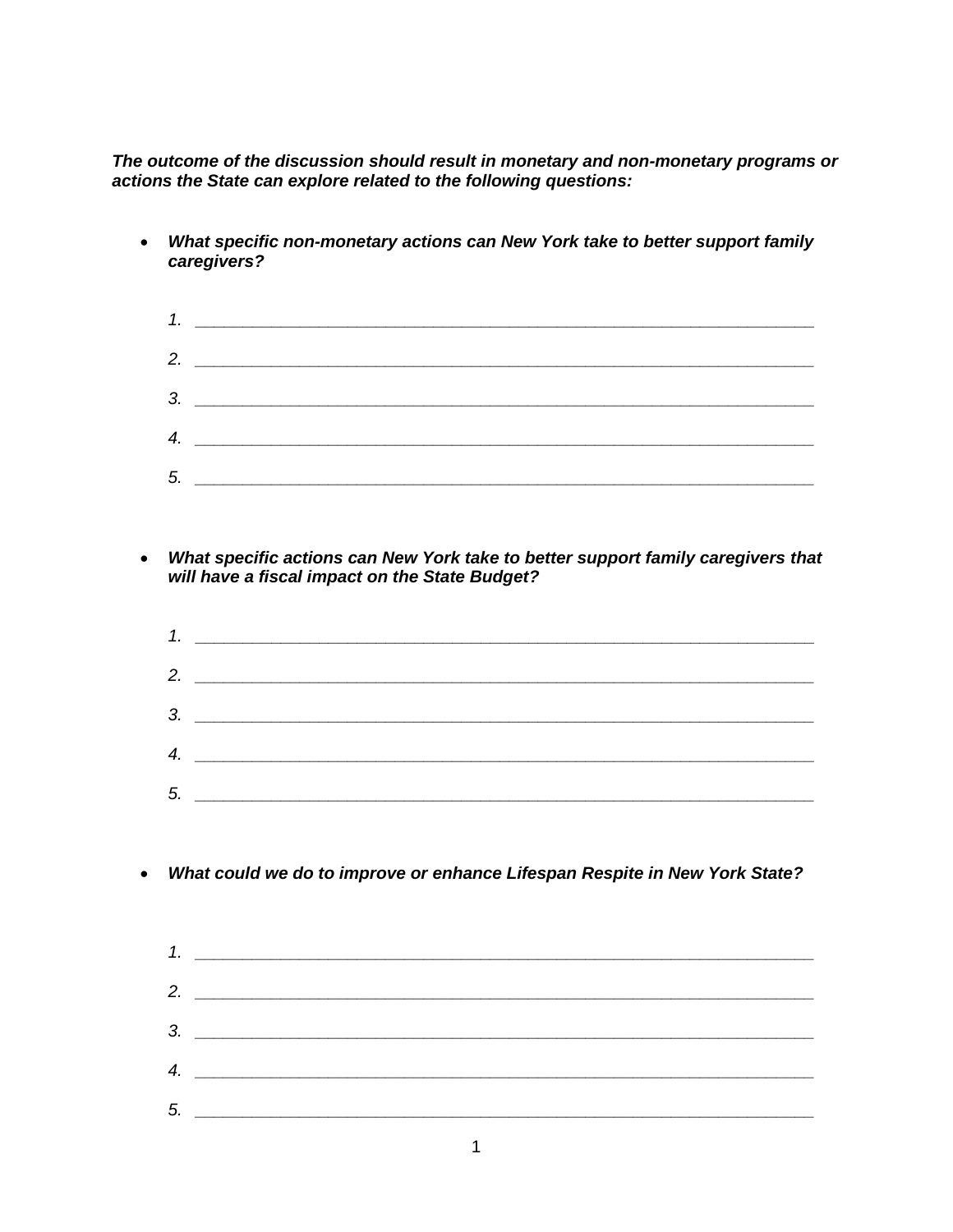• What new services or models are needed to overcome obstacles and/or build in strengths?

| 5. |  |
|----|--|

• What changes in programs, policies and practices are needed to increase access to respite?

|    | 1. $\overline{\phantom{a}}$ |
|----|-----------------------------|
|    |                             |
|    |                             |
|    | 4. $\qquad \qquad$          |
| 5. |                             |

• What are the most effective strategies to identify and connect caregivers to services given that most caregivers do not self-identify as such?

|    | <u> 1980 - Andrea Station Barbara, amerikan per</u>                                                                  |
|----|----------------------------------------------------------------------------------------------------------------------|
|    | 2. $\qquad \qquad$                                                                                                   |
| 3. | <u> 1980 - Andrea Maria Alemania, prima popula</u>                                                                   |
| 4. | <u> 1989 - Johann Stein, mars an deutscher Stein und der Stein und der Stein und der Stein und der Stein und der</u> |
| 5. |                                                                                                                      |
|    |                                                                                                                      |